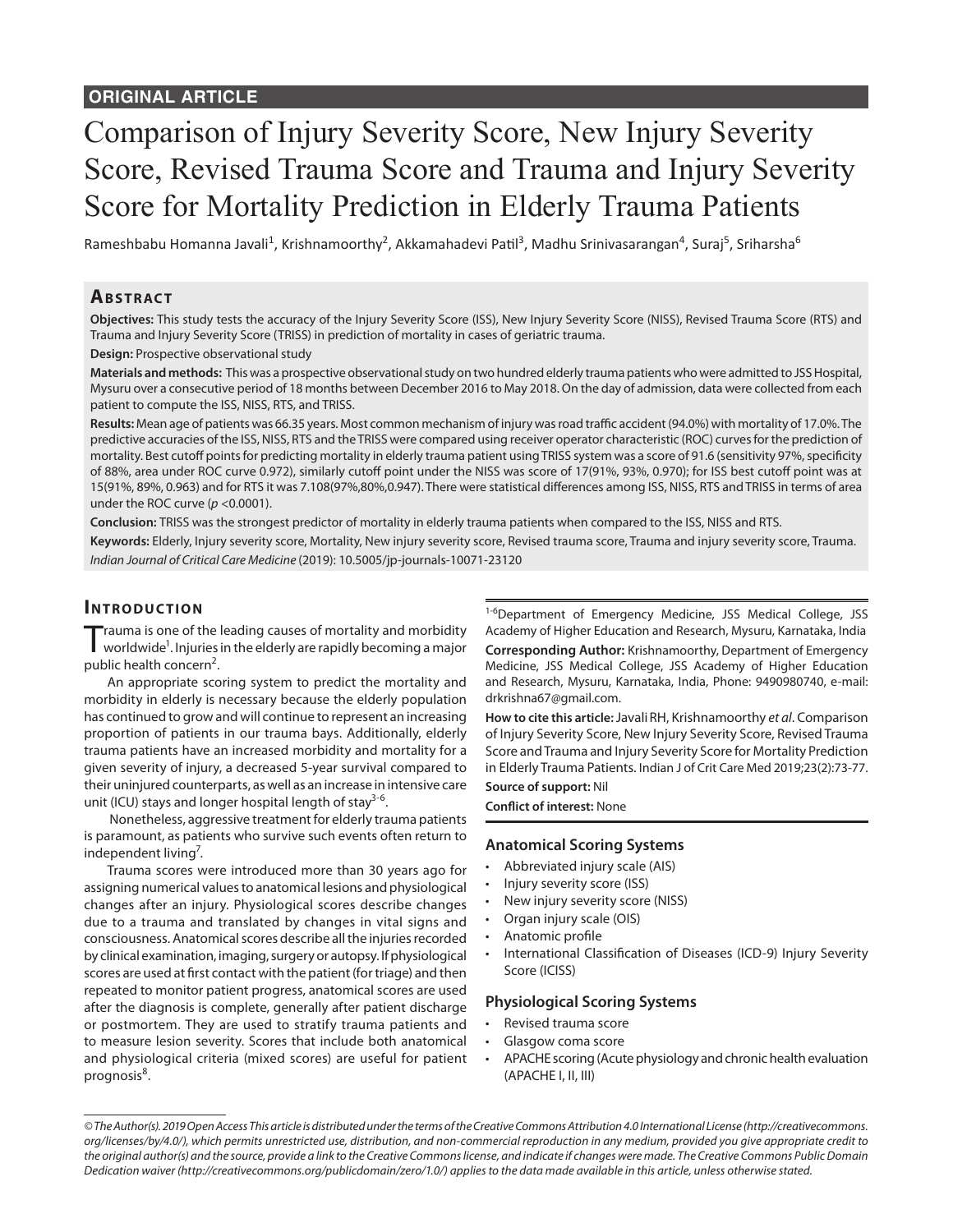### **Combination of Anatomic and Physiological Scoring Systems**

- Trauma and injury severity scores (TRISS)
- A severity characterization of trauma (ASCOT)

### **Injury Severity Score (ISS)**

The injury severity score (ISS) is an anatomical scoring system that provides an overall score for patients with multiple injuries. Each injury is assigned an abbreviated injury scale (AIS) score and is allocated to one of six body regions. The highest AIS score in each body region is used. The three most severely injured body regions have their score squared and added together to produce the ISS score<sup>9</sup>.

The ISS score takes values from 0 to 75. If an injury is assigned an AIS of 6 (Unsurvivable injury), the ISS score is automatically assigned to 75. The ISS score is virtually the only anatomical scoring system in use and correlates linearly with mortality, morbidity, hospital stay and other measures of severity (Graph 1).

Major trauma is considered when ISS> 15.

Bolorunduro *et al.* categorised and validated the ISS as follows<sup>10</sup>:

- $<$ 9 = Mild
- 9 15 =Moderate
- $16 24 =$  Severe
- $>$ / $=$ 25 = Profound

The most important drawback of the ISS is that it only considers one injury in each body region. This leads to injuries being overlooked and to less severe injuries occurring in other body regions being included in the calculation over more serious ones in the same body region $11$ .

## **New Injury Severity Score (NISS)**

A simple modification to the ISS, the new injury severity score (NISS), was designed by Osler *et al.* in 1997 to counter this problem<sup>12</sup>. The



**Graph 1:** ROC curve showing validity of ISS score in predicting outcome (i.e. mortality)

NISS is simply the sum of squares of the three most severe injuries, regardless of body region injured. Therefore, the NISS will be equal to or higher than the ISS (Graph 2).

## **Revised Trauma Score (RTS)**

The revised trauma score is a physiological scoring system, with high interrater reliability and demonstrated accuracy in predicting death. It is scored from the first set of data obtained on the patient and consists of glasgow coma scale, systolic blood pressure and respiratory rate (Graph 3)  $^{13}$ .

#### **RTS = 0.9368 GCS + 0.7326 SBP + 0.2908 RR**

RTS score coding is shown in Table 1. Values for the RTS are in the range 0–7.8408. The RTS is heavily weighted towards the Glasgow coma scale to compensate for major head injury without multisystem injury or major physiological changes. A threshold of RTS <4 has been proposed to identify those patients who should be treated in a trauma centre, although this value may be somewhat low.

### **Trauma and Injury Severity Scores (TRISS)**

TRISS determines the probability of survival (Ps) of a patient from the ISS and RTS using the following formulae:

 $Ps= 1/(1 + e^{-b})$ 

Where 'b' is calculated from:

 $b = b0 + b1$  (RTS) + b2 (ISS) + b3 (Age Index)

The coefficients b0 – b3 are derived from multiple regression analysis of the Major Trauma Outcome Study (MTOS) database. Age Index is 0 if the patient is below 54 years of age or 1 if 55 years and over. b0 – b3 are coefficients which are different for blunt and penetrating trauma. If the patient is less aged than 15 years, the blunt coefficients are used regardless of mechanism (Graph 4).



**Graph 2:** ROC curve showing validity of NISS score in predicting outcome (i.e. mortality)

| Table 1: RTS score coding |                               |                       |             |  |  |
|---------------------------|-------------------------------|-----------------------|-------------|--|--|
| Glasgow coma scale (GCS)  | Systolic blood pressure (SBP) | Respiratory rate (RR) | Coded value |  |  |
| $13 - 15$                 | >89                           | $10 - 29$             |             |  |  |
| $9 - 12$                  | 76-89                         | >29                   |             |  |  |
| $6 - 8$                   | 50-75                         | $6-9$                 |             |  |  |
| $4 - 5$                   | $1 - 49$                      | $1 - 5$               |             |  |  |
|                           |                               | 0                     |             |  |  |

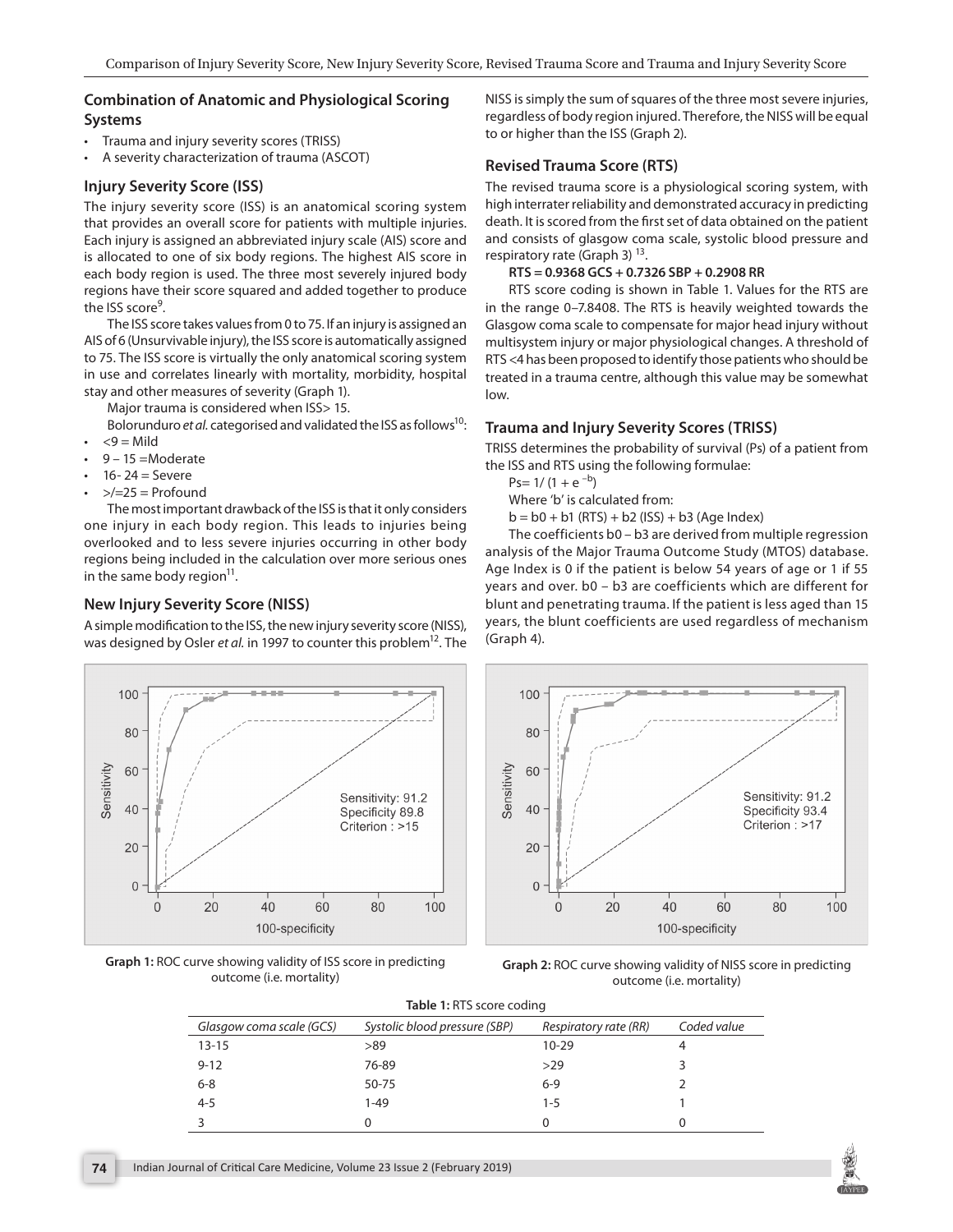

**Graph 3:** ROC curve showing validity of RTS score in predicting outcome (i.e. mortality)

| Blunt          |           | Penetrating |
|----------------|-----------|-------------|
| b0             | $-0.4499$ | $-2.5355$   |
| b1             | 0.8085    | 0.9934      |
| b <sub>2</sub> | $-0.0835$ | $-0.0651$   |
| b3             | $-1.7430$ | $-1.1360$   |

The TRISS calculator determines the probability of survival from the ISS, RTS and patient's age. ISS and RTS scores can be given independently or calculated from their base parameters<sup>14</sup>.

TRISS uses combination of both anatomic and physiologic scoring systems and gives a more accurate probability of survival.



**Graph 4:** ROC curve showing validity of TRISS score in predicting outcome (i.e. mortality)

## **MATERIALS AND METHODS**

Our study was a prospective observational study carried out over a period of 18 months (December 2016 – June 2018) on elderly victims of trauma presenting to the Department of Emergency Medicine. Patients were selected after taking into account the inclusion and exclusion criteria (Flowchart 1).

# **Inclusion Criteria**

- Age more than 60 years.
- History and clinical evidence of trauma.



**Flowchart 1:** Methodology of our study-depicting research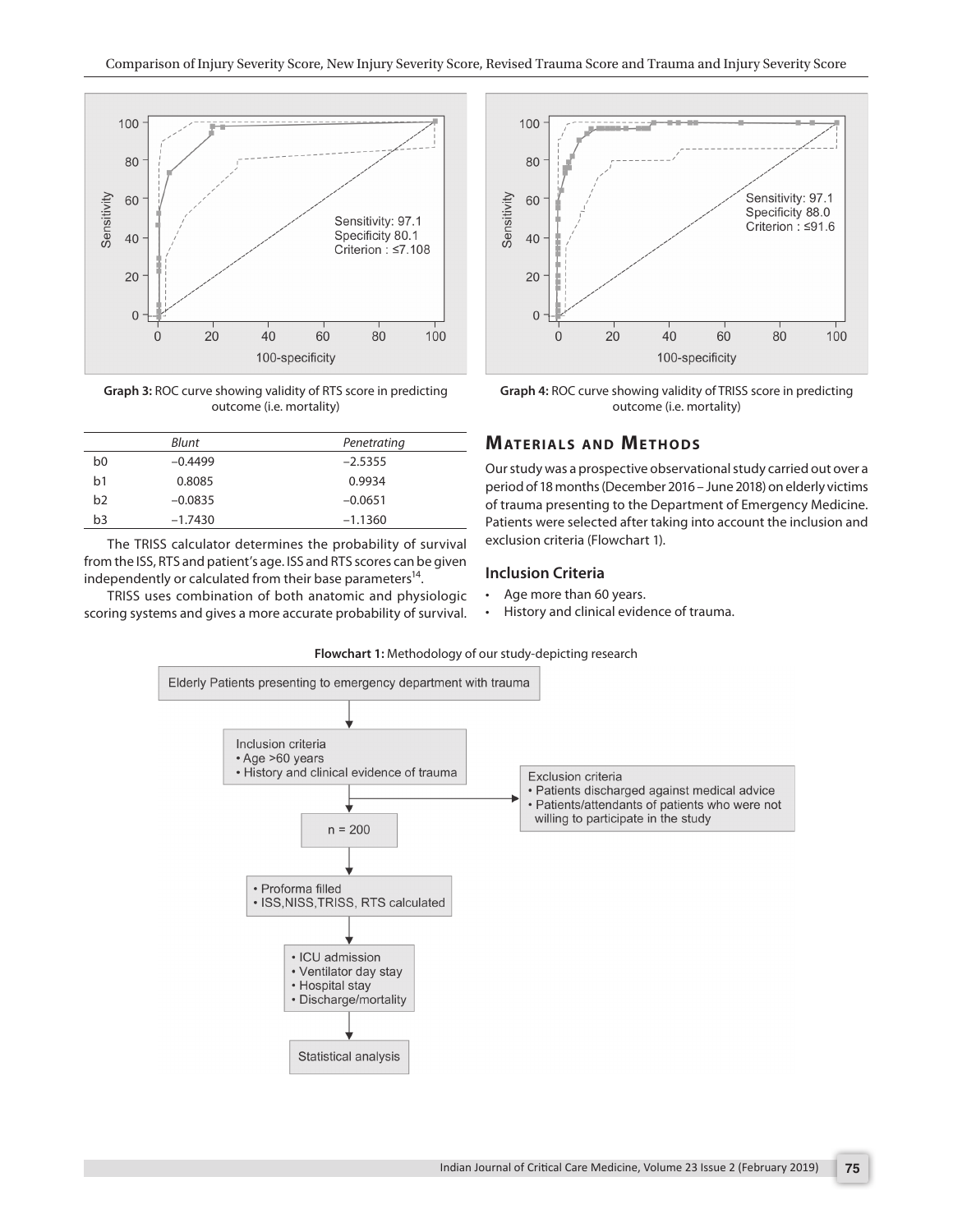#### **Exclusion Criteria**

- Patients discharged against medical advice.
- Patients/ Attendants of patients who were not willing to participate in the study.

# **DATA ANALYSIS**

The sensitivity, specificity and correct prediction of outcome for each cutoff point were calculated for ISS, NISS, RTS and TRISS. The best cutoff point in each scoring system is determined when the point yields the best specificity and sensitivity in the two-by-two Table. The best Youden index also determines the best cutoff point. The Youden index was used to compare the proportion of cases correctly classified. The higher the Youden index, the more accurate is the prediction (higher true positive and true negatives and fewer false positive and false negatives) at the cutoff point<sup>15</sup>. Descriptive statistics were expressed as mean ± one standard deviation unless otherwise stated. A receiver operating characteristic (ROC) curve depicts the relation between true-positive and false-positive for each scoring system. This method compares scores without fixing arbitrary cutoff points. The area under ROC curve was calculated and evaluated. AUROC represents that a randomly chosen diseased subject is more correctly rated or ranked than a randomly chosen non-diseased subject<sup>16</sup>.

A value of 0.5 under the ROC curve indicates that the variable performs no better than chance and a value of 1.0 indicates perfect discrimination. A larger area under the ROC curve represents more reliability and good discrimination of the scoring system<sup>17</sup>.

# **RESULTS**

Two hundred trauma patients aged more than 60 years were included in our study with a mean age of  $66.35 \pm 6.865$  years. Of the total, 74% were men (n= 148) and 26% were women (n=52). Most common mechanism of trauma was road traffic accident (94%), followed by fall (5.5%). All cases were blunt trauma. 166 patients (83%) recovered after treatment in hospital and 34 patients (17%) died (Table 2).

| Table 2: Epidemiological findings |               |       |                |  |
|-----------------------------------|---------------|-------|----------------|--|
| Variables                         |               | Cases | %              |  |
| age                               | 60-70 years   | 160   | 80.0           |  |
|                                   | $71-80$ years | 34    | 17.0           |  |
|                                   | >80 years     | 6     | 3.0            |  |
|                                   | Female        | 52    | 26.0           |  |
| Sex                               | Male          | 148   | 74.0           |  |
|                                   | Assault       | 1     | 0.5            |  |
| Mode of injury                    | Fall          | 11    | 5.5            |  |
|                                   | <b>RTA</b>    | 188   | 94.0           |  |
|                                   | Blunt         | 200   | 100.0          |  |
| Nature of Injury                  | Penetrating   | 0     | 0              |  |
|                                   | Discharged    | 166   | 83.0           |  |
| Outcome                           | Mortality     | 34    | 17.0           |  |
|                                   | Head-neck     | 102   | 51             |  |
|                                   | Face          | 81    | 40.5           |  |
|                                   | Thorax        | 17    | 8.5            |  |
| Region of trauma                  | Abdomen       | 4     | $\overline{2}$ |  |
|                                   | Extremity     | 84    | 42             |  |
|                                   | External      | 110   | 55             |  |

Among those who were discharged, mean± SD of ISS, NISS, RTS and TRISS scores were 7.52±5.03, 8.80±6.19, 7.60±0.48 and 95.49 $\pm$ 4.41 respectively. Among those who were expired, mean  $\pm$ SD of ISS, NISS, RTS and TRISS scores were 20.85 ±5.00, 27.65 ±7.49, 5.43±1.29 and 58.48 ±25.58 respectively (Table 3).

In our study mean trauma scores of ISS and NISS were significantly higher in expired subjects than in Living subjects, RTS and TRISS were significantly lower in expired subjects than in Living subjects.

The predictive accuracies of the ISS, NISS, RTS and the TRISS were compared using receiver operator characteristic (ROC) curves for the prediction of mortality. Best cutoff points for predicting mortality in elderly trauma patients in ISS, NISS, RTS and TRISS systems were 15, 17, 7.108, 91.6 with sensitivity of 91%, 91%, 97%, 97% and specificity of 89%, 93%, 80%, 87%, respectively.

The area under ROC curve was 0.963, 0.970, 0.947, 0.972 in the ISS, NISS, RTS and TRISS respectively. The Youden index had best cut-off points at 0.80, 0.84, 0.77 and 0.85 for ISS, NISS, RTS and TRISS respectively (Table 4).

## Discussion

Most of elderly trauma patients in the present study were men. Some studies have shown similar results<sup>18,19</sup>. Mean age of our patients was 66.35 years with age range of 60 to 95 years. This is lesser than other studies $^{20,21}$ . The present study indicated that the most common mechanisms leading to trauma in the elderly were motor vehicle accidents, followed by falls. A study by Aydin *et al*. also revealed that most common mechanism leading to trauma was motor vehicle accident<sup>22</sup>. Most frequently injured organ was extremity followed by head and neck. Aydin *et al.* study also reported that the most common injury sites were head and extremities<sup>22</sup>. In this study, 17% of elderly trauma patients died. Yousefzadeh-Chabok *et al.* study reported mortality rate of 13.9%<sup>23</sup>.

In the present study, mean plus standard deviation of ISS for non-survivors was 20.85±5.00 and 7.52±5.03 for survivors; mean plus standard deviation of NISS for non-survivors was 27.65±7.49 and 8.80±6.19 for survivors, mean plus standard deviation of RTS for non-survivors was 5.43±1.29 and 7.60±0.48 for survivors. Mean plus standard deviation of TRISS for non-survivors was 58.48±25.58 and was 95.49± 4.41 for survivors.

In a study by Orhon *et al.*, mean plus standard deviation of ISS for non-survivors was  $24.37 \pm 12.85$  and  $5.78 \pm 6.71$  for survivors; ; mean plus standard deviation of NISS for former was  $27.62 \pm 12.85$ and 6.92  $\pm$  8.13, mean plus standard deviation of RTS for former was  $5.62 \pm 1.31$ , and  $7.75 \pm 0.46$  for latter group. Mean plus standard deviation of TRISS for non-survivors was 72.80  $\pm$  19.35 and was 98.34 $\pm$ 6.58 for survivors<sup>24</sup>.

In a study by Yousefzadeh–Chabok *et al*., mean plus standard deviation of ISS for non-survivors was 15.95±10.46 and 7.31±6.22 for survivors; mean plus standard deviation of RTS for former was

**Table 3:** Mean ISS, NISS, RTS, and TRISS of

| elderly survivors and non-survivors |                                                       |                  |            |  |
|-------------------------------------|-------------------------------------------------------|------------------|------------|--|
|                                     | Non-survivors ( $n = 34$ )<br>Survivors ( $n = 166$ ) |                  |            |  |
| Scores                              | $Mean \pm SD$                                         | $Mean \pm SD$    | p value    |  |
| <b>ISS</b>                          | $20.85 \pm 5.00$                                      | $7.52 \pm 5.03$  | $< 0.001*$ |  |
| <b>NISS</b>                         | $27.65 \pm 7.49$                                      | $8.80 \pm 6.19$  | $< 0.001*$ |  |
| <b>RTS</b>                          | $5.43 \pm 1.29$                                       | $7.60 \pm 0.48$  | $< 0.001*$ |  |
| <b>TRISS</b>                        | $58.48 \pm 25.58$                                     | $95.49 \pm 4.41$ | $< 0.001*$ |  |